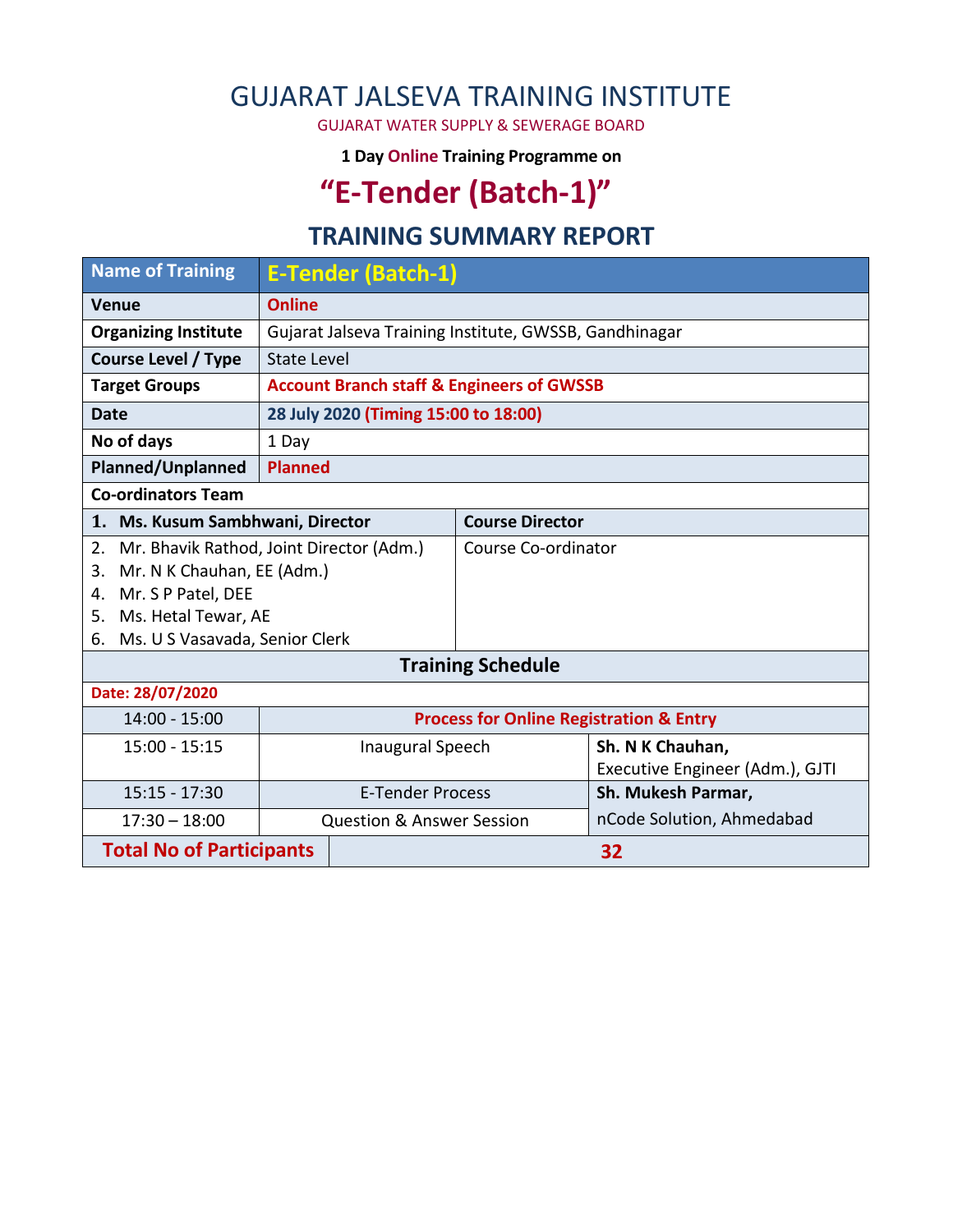## **List of Regular Employees of GWSSB**

| Sr.<br>No.              | CPF NO.     | <b>Name</b>                                  | <b>Designation</b>           | <b>Office &amp; Place</b>                    |  |
|-------------------------|-------------|----------------------------------------------|------------------------------|----------------------------------------------|--|
| $\mathbf{1}$            | GWSSB/10488 | AJAY PRATAPBHAI MUNJAPARA                    | Sr. Clerk / Store keeper     | DEE, PHS Subdivision No. 2,<br>Surendranagar |  |
| $\mathbf{2}$            | GWSSB/3724  | ALPESH AMRUTLAL RANPURA                      | Sr. Clerk / Store keeper     | EE, P.H. Works Division, Morbi               |  |
| $\overline{\mathbf{3}}$ |             | ASHIMA SANJEEV JOHRY                         | Add. Assistant Engineer      | DEE, PHS Subdivion, Dwarka                   |  |
| 4                       | GWSSB/10170 | BHARAT HARILAL CHAUHAN                       | Add. Assistant Engineer      | DEE, PHS Subdivion, Porbandar                |  |
| 5                       | GWSSB/1998  | <b>BHAVESH MAHESHCHANDRA</b><br><b>BHATT</b> | Sr. Clerk / Store keeper     | P. H. Mech. Circle, Rajkot                   |  |
| 6                       | GWSSB/10105 | CHANDRESHKUMAR<br>JAGDISHBHAI KACHA          | Add. Assistant Engineer      | EE, P.H. Works Division,<br>Khambhaliya      |  |
| $\overline{\mathbf{z}}$ | GWSSB/      | DARSHAK SHARADKUMAR BHATT                    | Divisional Accountant        | EE, P.H. Works Division,<br>Bhavnagar        |  |
| 8                       | GWSSB/8453  | DILIPSINH HEMANTSINH JETHWA                  | Sr. Clerk / Store keeper     | EE, P.H. Works Division,<br>Jamnagar         |  |
| 9                       | GWSSB/10452 | DIPTI SATISHBHAI THANKI                      | <b>Assistant Engineer</b>    | EE, P.H. Works Division,<br>Porbandar        |  |
| 10                      | GWSSB/10493 | <b>HARDIP DHARAMSHIBHAI PATEL</b>            | Typist<br>(English/Gujarati) | DEE, PHS Subdivision No. 1,<br>Morbi         |  |
| 11                      | GWSSB/5651  | HARESH BHIKHABHAI<br>MANGALSIKKA             | Sr. Clerk (AC)               | SE, P. H. Circle, Bhavnagar                  |  |
| 12                      | GWSSB/1809  | ISHWARBHAI SHARDULBHAI<br>CHHANIYARA         | Sr. Clerk / Store keeper     | P. H. Mech. Division, Rajkot                 |  |
| 13                      | GWSSB/9848  | <b>JAYDEEP PRADIPBHAI</b><br>RAJYAGURU       | Sr. Clerk / Store keeper     | EE, P.H. Works Division, Amreli              |  |
| 14                      |             | KISHAN DILIPBHAI DATTA                       | Add. Assistant Engineer      | DEE, PHS Subdivion, Porbandar                |  |
| 15                      | GWSSB/3397  | MADHABHAI JETHABHAI<br><b>CHAUHAN</b>        | Sr. Clerk / Store keeper     | DEE, PHS Subdivion, Visavadar                |  |
| 16                      | GWSSB/10470 | MANIKANT UPENDRANARAYAN<br><b>THAKUR</b>     | Dy. Executive<br>Engineer(M) | PH Mech. SubDivision,<br>Jamjodhpur          |  |
| 17                      |             | MEHUL VINODBHAI PARMAR                       | Add. Assistant Engineer      | DEE, PHS Subdivision, Lunawada               |  |
| 18                      | GWSSB/10439 | NATVAR PRAVIN SINGH                          | <b>Assistant Engineer</b>    | DEE, PHS Subdivision, Bavla                  |  |
| 19                      | GWSSB/10480 | NILESH NANJIBHAI BHATTI                      | Jr Clerk                     | P. H. Mech. Division, Rajkot                 |  |
| 20                      | GWSSB/9131  | PRATIK PRABHUDAS PITHVA                      | Executive Engineer(C)        | CE, Zone 5, Junagadh                         |  |
| 21                      | GWSSB/      | PRERNABEN CHIMANBHAI PATEL                   | Add. Assistant Engineer      | EE, P.H. Works Division, Ahwa                |  |
| 22                      | GWSSB/1991  | RAJENDRAPRASAD DURLABHAJI<br><b>MEHTA</b>    | Sr. Clerk / Store keeper     | EE, P.H. Works Division, Veraval             |  |
| 23                      | GWSSB/2019  | RAJESHBHAI DAHYALAL DARJI                    | <b>Tracer</b>                | EE, P.H. Works Division,<br><b>Bhachau</b>   |  |
| 24                      | GWSSB/3344  | RAJESHKUMAR RAJNIKANT<br><b>KAYASTH</b>      | Sr. Clerk / Store keeper     | DEE, PHS Subdivision, Netrang                |  |
| 25                      | GWSSB/4992  | RUPAKKUMAR VRAJALAL<br><b>THAKKAR</b>        | Sr. Clerk / Store keeper     | EE, P.H. Works Division, Modasa              |  |
| 26                      | GWSSB/10057 | SACHIN INDRAVADANBHAI VYAS                   | Sr. Clerk / Store keeper     | CE, Zone 3, Rajkot                           |  |
| 27                      | GWSSB/10176 | SANJAYSINH PRUTHVISINH<br><b>MAKWANA</b>     | Jr Clerk                     | EE, P.H. Works Division, Modasa              |  |
| 28                      | GWSSB/4570  | SINGHABHAI VELABHAI SUVERA                   | Asst. Superintendent         | EE, P.H. Works Division, Modasa              |  |
| 29                      | GWSSB/10268 | SUNIL BHALJIBHAI GOHIL                       | Sr. Clerk / Store keeper     | EE, P.H. Works Division,<br>Porbandar        |  |
| 30                      | GWSSB/10596 | SUNNY HARILAL MADHVI                         | Jr Clerk                     | EE, P.H. Works Division,<br>Bhachau          |  |
| 31                      | GWSSB/10520 | TANVI MOHITBHAI JANI                         | Jr Clerk                     | EE, P.H. Works Division, Morbi               |  |
| 32                      | GWSSB/9724  | VIMALBHAI RASIKLAL BHALANI                   | Sr. Clerk / Store keeper     | CE, Zone 5, Junagadh                         |  |